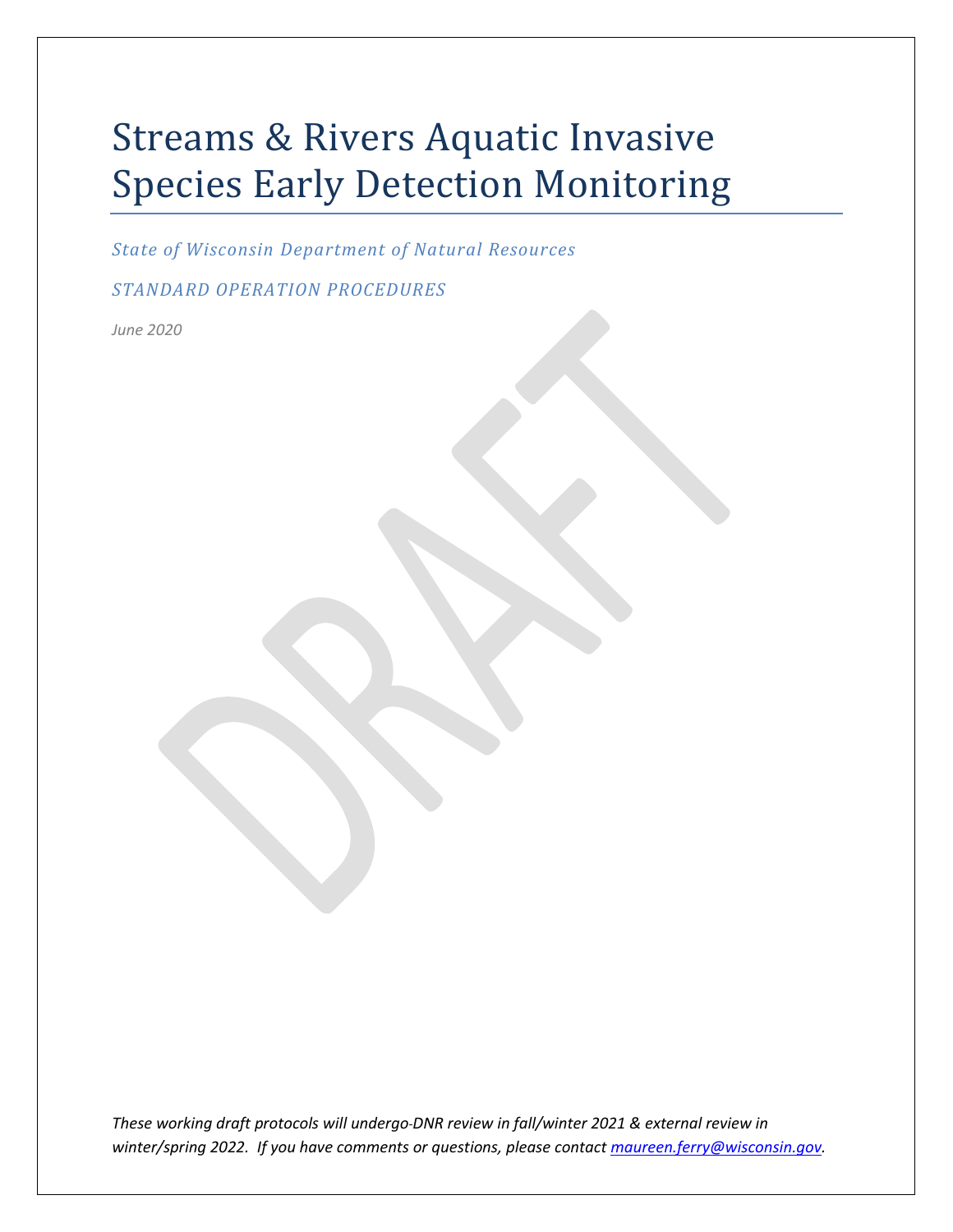## **Table of Contents**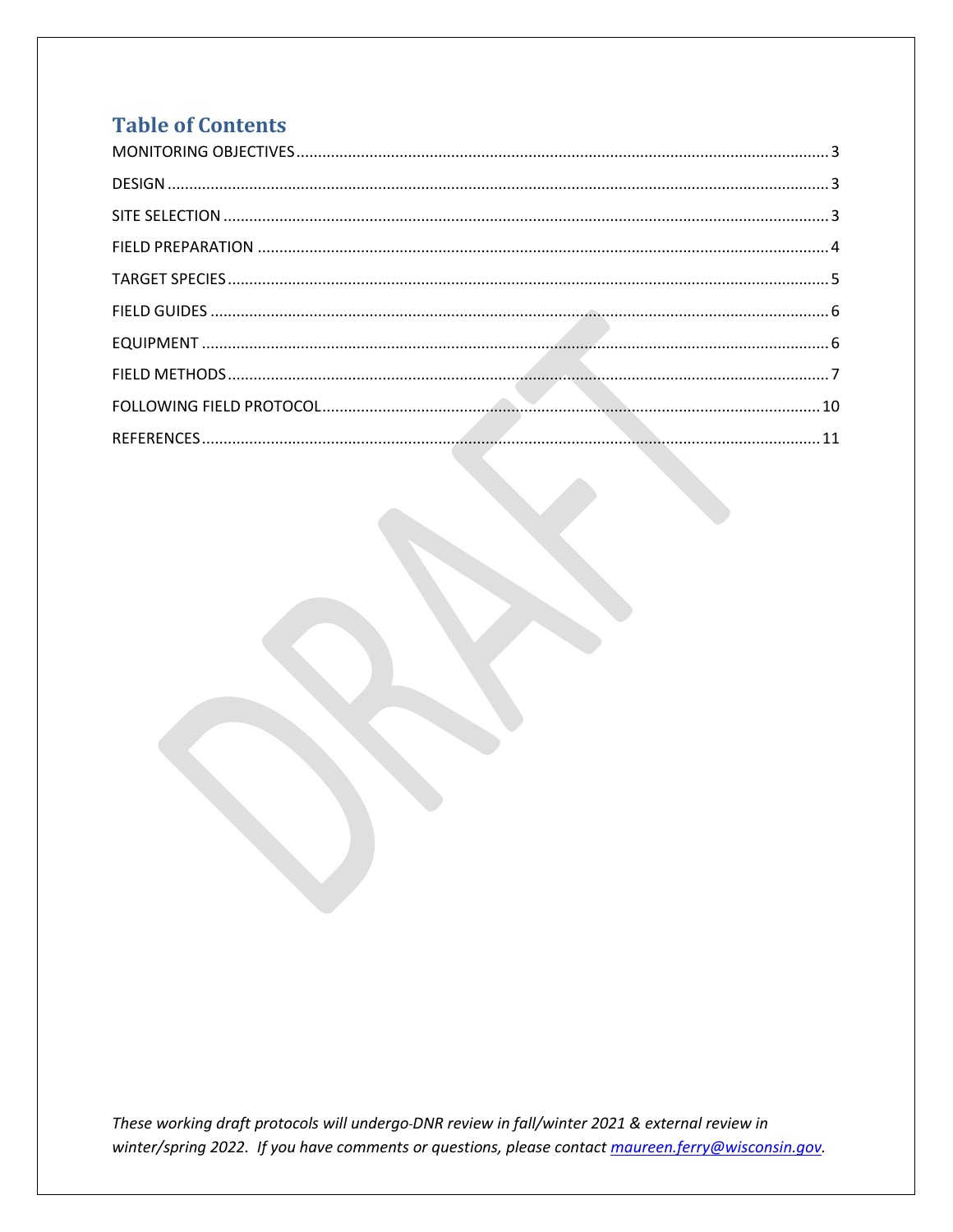## <span id="page-2-0"></span>**MONITORING OBJECTIVES**

The monitoring objectives are to detect new populations of NR 40 prohibited species and to understand the distribution of NR 40 restricted invasive species along streams. The Wisconsin Department of Natural Resources (DNR) currently relies on a network of DNR stream biologists and volunteers (i.e. Water Action Volunteers, River Alliance of Wisconsin, Trout Unlimited, etc.) to collect data on the presence and absence of invasive species. The biologist's efforts help evaluate the relationship between water quality and invasive species, and the variable volunteer efforts provide additional reconnaissance, but early detections from these efforts have been incidental. This monitoring will target vulnerable waterbodies for early detection monitoring.

This monitoring strategy may trigger statewide, regional or local implementation of a rapid response strategy, lead to an assessment of abundance and frequency within a waterbody and/or an evaluation of management activities.

Monitoring will be conducted by WDNR staff, partners, and volunteers.

## <span id="page-2-1"></span>**DESIGN**

| Sample Period: | May 15 <sup>th</sup> through September 15 <sup>th</sup>               |  |  |
|----------------|-----------------------------------------------------------------------|--|--|
| Frequency:     | Rotating cycle or as needed                                           |  |  |
| Locations:     | Access points, transects, and boat landings                           |  |  |
| Parameters:    | Listed invasive species                                               |  |  |
| Methods:       | 1. Determine number of sampling transects based on mean stream width, |  |  |
|                | 2. 2 minutes examining the right bank for riparian invasive plants.   |  |  |
|                | 3. 2 minutes examining the left bank for riparian invasive plants.    |  |  |

- 4. 2 minutes examining the stream bed for invasive aquatic plants/algae and invertebrates.
- 5. 5 minutes or less collecting or macroinvertebrate samples from a crosssectional transect of the stream bed.
- 6. Survey streambed and banks between transects.
- 7. Repeat 2-5 along each transect.

## <span id="page-2-2"></span>**SITE SELECTION**

The most important factor influencing the introduction and establishment of invasive species are pathways for invasive species to favorable habitats for establishment (Vander Zanden and Olden 2008). The primary vectors for invasive species are anthropogenic, such as public access and recreational opportunity (Leung 2002; Vander Zanden and Olden 2008; Rothlisberger et al. 2011; Latzka personal communication). Disturbed or degraded ecosystems are generally unfavorable for native species and provide niches for invasive species establishment and expansion once a species is introduced (Didham et al. 2005, MacDougall and Turkington 2005, Havel et al. 2005; Johnson et al. 2008).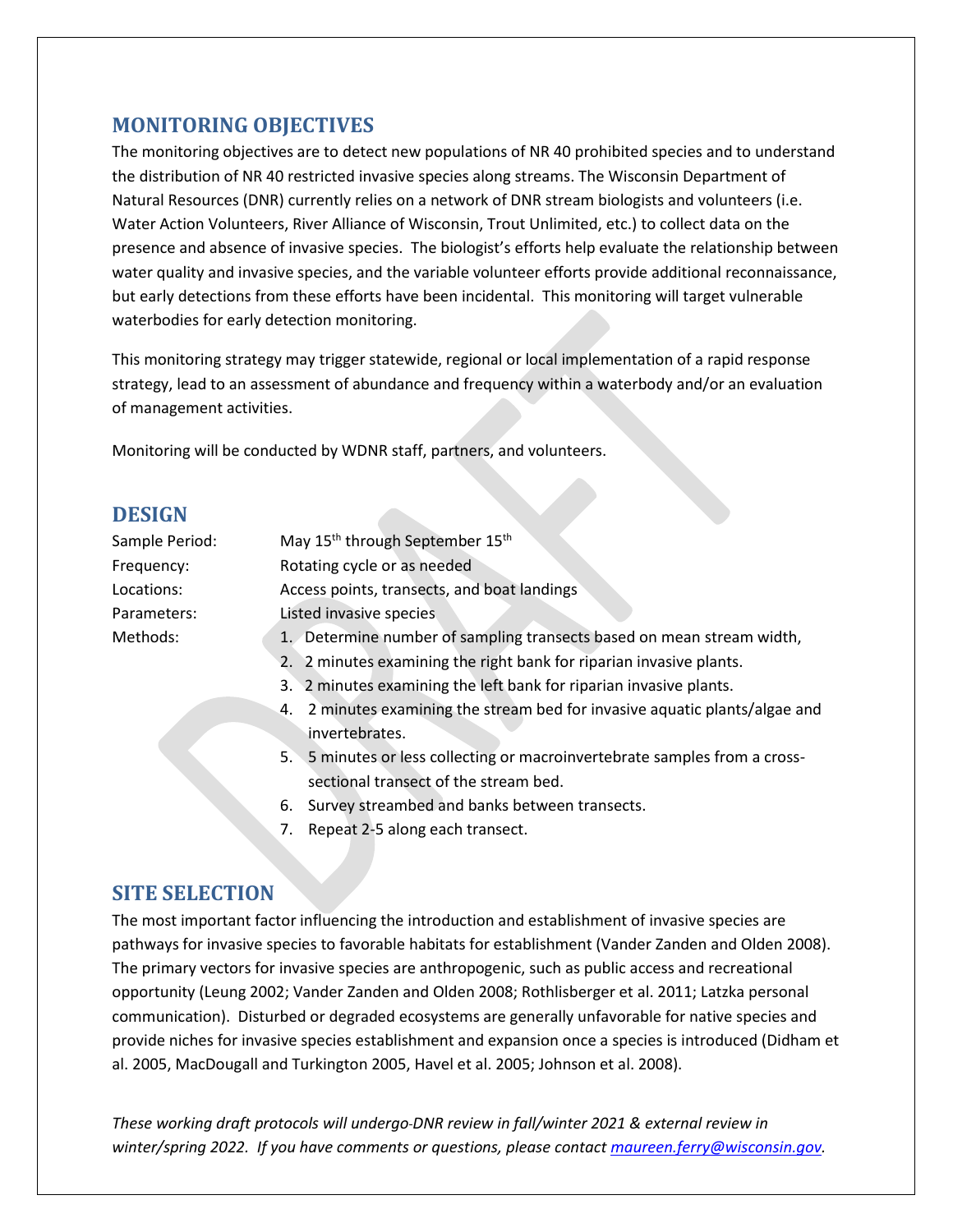Our earlier studies suggest that urban land use increase risk of invasive species establishment along streams. Other research suggests that invasive species dispersal is about 15 miles, though more research is needed. Therefore, identifying pioneer populations of invasive species in these locations (i.e. urban land use and within 15-mile buffers of know populations) is important to detect new populations and enable response efforts.

Central Office will generate a list of stations within 15-mile proximity to prohibited species for regional staff to choose from. Biologists will review a list of lakes each winter to monitor the following year. The priority list will be based on the following criteria (in descending order):

- Whether a public boat landing is present;
- $\bullet$   $\leq$ 15 mi proximity to known occurrences of prohibited or uncommon restricted species; and
- $\bullet$  > 13% development.

## <span id="page-3-0"></span>**FIELD PREPARATION**

Review the AIS Monitoring Field Preparation document which outlines procedures for communication, crews, general safety guidelines, snorkeling guidelines, and ethanol guidelines. <https://dnrx.wisconsin.gov/swims/downloadDocument.do?id=239109781>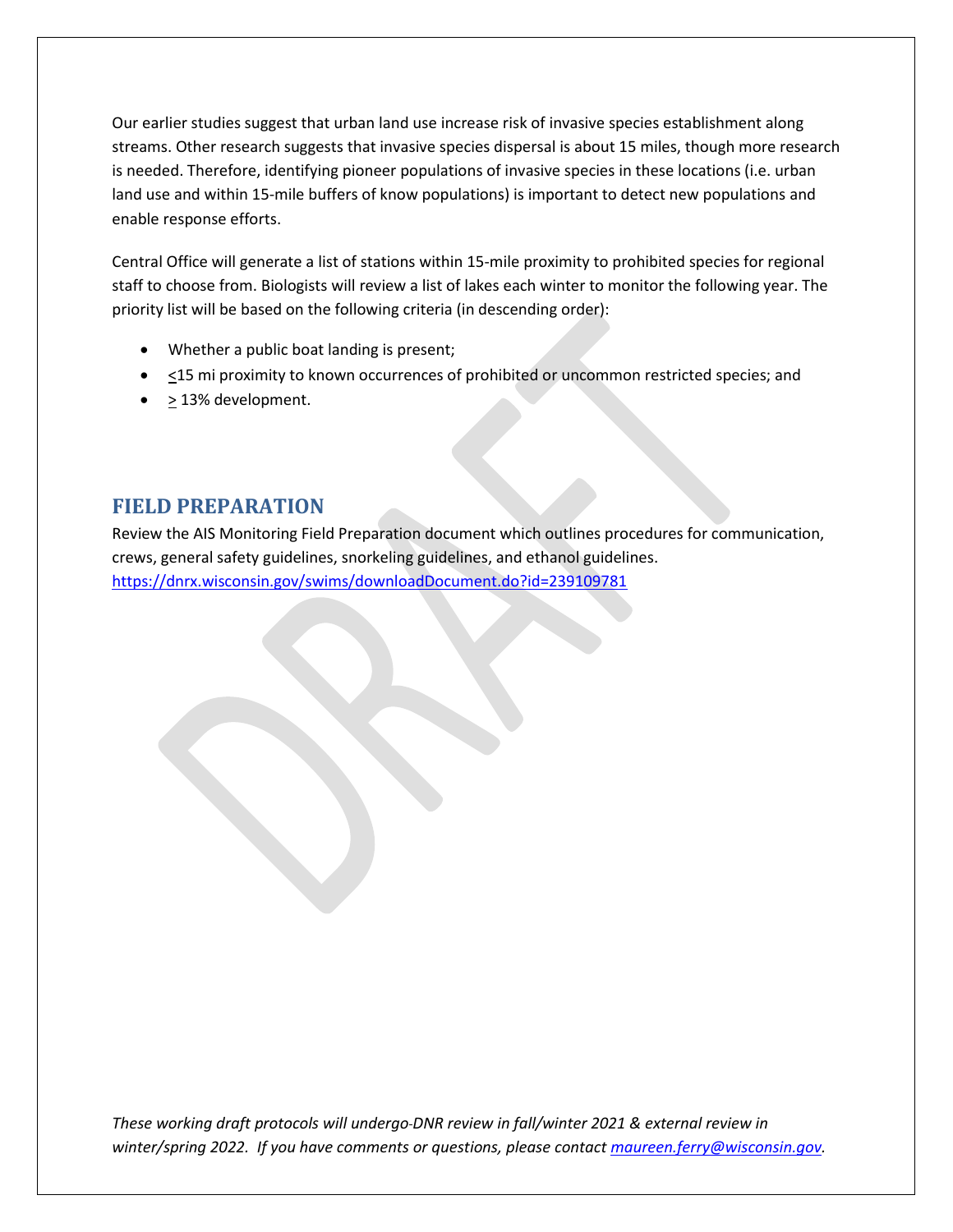## <span id="page-4-0"></span>**TARGET SPECIES**

Table 1. Species targeted for aquatic invasive species surveys. Species with an asterisk (\*) are prohibited early detection species.

| <b>Common Name</b>                 | <b>Latin Name</b>                  | <b>Species Code</b> |
|------------------------------------|------------------------------------|---------------------|
| <b>Aquatic Plants</b>              |                                    |                     |
| European Frog-bit*                 | Hydrocharis morus-ranae            | EFB                 |
| Yellow Floating Heart*             | Nymphoides peltata                 | <b>YFH</b>          |
| Water Chestnut*                    | Trapa natans                       | <b>WC</b>           |
| Brazilian Waterweed*               | Egeria densa                       | <b>BWW</b>          |
| Brittle Naiad*                     | Najas minor                        | <b>BRN</b>          |
| Hydrilla                           | Hydrilla verticillata              | <b>HYD</b>          |
| Curly-Leaf Pondweed                | Potamogeton crispus                | <b>CLP</b>          |
| Fanwort*                           | Camboba caroliniana                | FW                  |
| Parrot Feather*                    | Myriophyllum aquaticum             | PF                  |
| Eurasian Water Milfoil             | Myriophyllum spicatum              | <b>EWM</b>          |
| Water Hyacinth*                    | Eichhornia crassipes and E. azurea | <b>WH</b>           |
| Water Lettuce*                     | Pistia stratiotes                  | WL                  |
| Didymo*                            | Didymosphenia geminata             | <b>DIDY</b>         |
| <b>Wetland Plants</b>              |                                    |                     |
| <b>Flowering Rush</b>              | <b>Butomus umbellatus</b>          | FR                  |
| Tall Manna Grass*                  | Glyceria maxima                    |                     |
| Phragmites                         | Phragmites australis               | PHRG                |
| Japanese Knotweed                  | Polygonum cuspidatum               | JK                  |
| Giant Knotweed*                    | Polygonum sachalinense             | GK                  |
| Purple Loosestrife                 | Lythrum salicaria                  | PL                  |
| Japanese Hop                       | Humulus japonicus                  | JH                  |
| <b>Yellow Iris</b>                 | Iris pseudoacorus                  | YI                  |
| Japanese Stilt Grass*              | Microstegium vimineum              | <b>JSG</b>          |
| Narrow-Leaf Cattail                | Typha angustifolia                 | <b>NLC</b>          |
| <b>Hybrid Cattail</b>              | Typha x glauca                     | HC                  |
| Java Waterdropwort                 | Oenanthe javanica                  |                     |
| Lesser Celandine                   | Ficaria verna                      |                     |
| Hairy Willowherb                   | Epilobium hirsutum                 |                     |
| <b>Graceful Cattail</b>            | Typha laxmanni                     |                     |
| Southern Cattail                   | Typha domingensis                  |                     |
| <b>Bohemian Knotweed</b>           | Polygonum x bohemicum              |                     |
| Golden Creeper                     | Ernodea littoralis                 |                     |
| European Swamp Thistle             | Cirsium palustre                   |                     |
| Poison Hemlock                     | Conium malculatam                  |                     |
| <i><u><b>Invertebrates</b></u></i> |                                    |                     |
| Zebra Mussels                      | Dreissena polymorpha               | ΖM                  |
| Quagga Mussels*                    | Dreissena bugensis                 | <b>QM</b>           |
| Asian Clam*                        | Corbicula fluminea                 | AC                  |
| Faucet Snails*                     | Bithynia tentaculata               | FS                  |
| Spiny Waterfleas*                  | <b>Bythotrephes longimanus</b>     | <b>SWF</b>          |
| <b>Chinese Mystery Snails</b>      | Cipangopalundina chinesis          | CMS                 |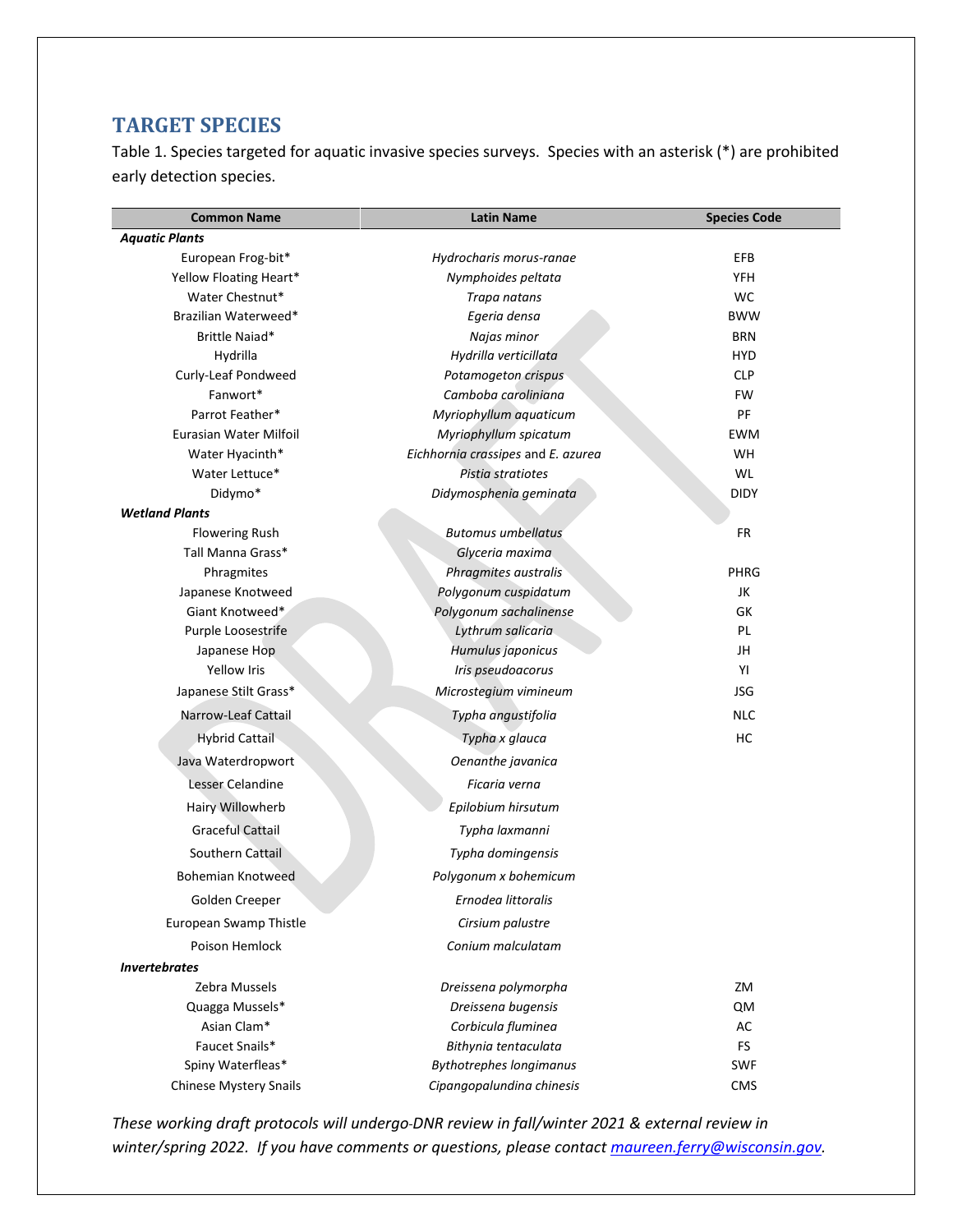| <b>Banded mystery Snails</b> | Viviparus georgianus     | <b>BMS</b>  |
|------------------------------|--------------------------|-------------|
| New Zealand Mudsnail         | Potamopyrgus antipodarum | <b>NZMS</b> |
| Red Swamp Crayfish*          | Procambarus clarkii      | <b>RSC</b>  |
| Rusty Crayfish               | Orconectes rusticus      | RC          |

## <span id="page-5-0"></span>**FIELD GUIDES**

For guidance on target species identification and habitat preference, please review the attached and the following guides:

- [AIS Identification Guide](https://dnrx.wisconsin.gov/swims/downloadDocument.do?id=191057878) (multi-page) an[d AIS Identification Guide \(](https://dnrx.wisconsin.gov/swims/downloadDocument.do?id=145709797)one-page)
- [Crayfish of Wisconsin Guide \(2017\)](https://dnrx.wisconsin.gov/swims/downloadDocument.do?id=145709811) (multi-page)
- [Citizen Lake Monitoring Network Aquatic Invasive Species Monitoring](https://www.uwsp.edu/cnr-ap/UWEXLakes/Pages/programs/clmn/AIS.aspx) Protocol
- [Field guide to Wisconsin Streams](http://uwpress.wisc.edu/books/4887.htm)
- [Key to Wisconsin Freshwater Snails](http://northamericanlandsnails.org/WIFreshwaterSnailskey/wifwsnailkey.html)
- Miller, M., Songer, K., and Dolen, R. 2014. Field Guide to Wisconsin Streams. University of Wisconsin Press. Madison, Wisconsin. [\(http://uwpress.wisc.edu/books/4887.htm\)](http://uwpress.wisc.edu/books/4887.htm)

## <span id="page-5-1"></span>**EQUIPMENT**

Equipment is needed for defining mean stream width (MSW), sample collection, macroinvertebrate screening, identification, documentation, preservation, and vouchering.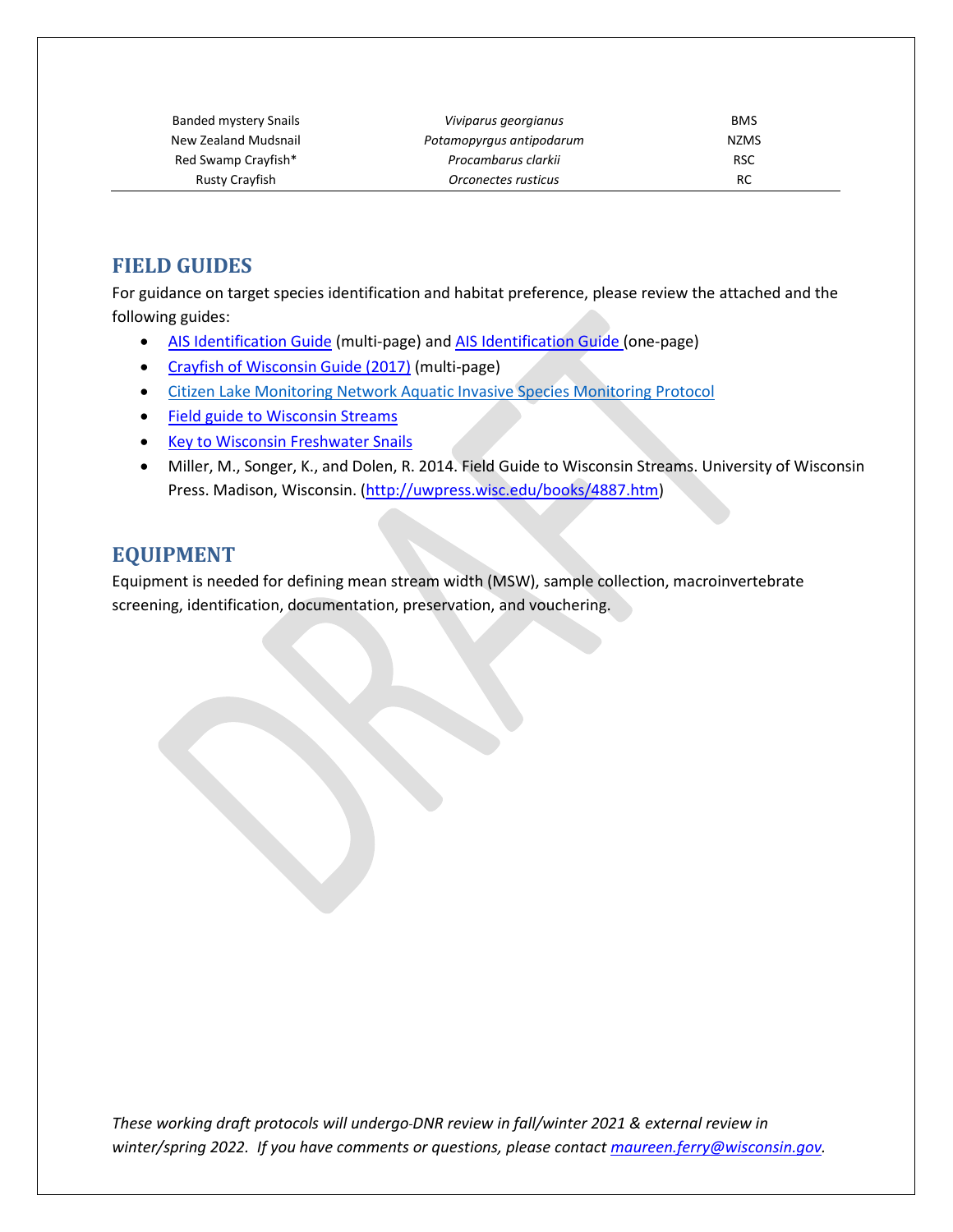#### All Streams

- 50 m tape measure
- 600-micron mesh kick D-net
- Dredge in waterbodies too deep to use a D-net
- A datasheet for each site.
- Geographic positioning system (GPS) unit
- Multiple pairs of waders if sampling more than one site
- Hips boots
- Safety vest with lots of pockets (surveyor vest works well)
- Walking sticks
- Kayaks or canoes (kayaks are preferred)
- White trays
- Forceps
- 580 and 300 micron sieves
- Funnels
- Hand lens
- Scrap paper
- Pencils
- Spray bottles
- Field Guide to Wisconsin Streams (Miller et al. 2014)
- Invasive Plants to be on the Lookout for in Wisconsin Streams laminated handout

#### Disinfection Equipment

- Long-handled stiff bristled brush
- Portable Jiffy steam cleaner
- Jugs for clean water
- Tubs for equipment disinfection
- Backpack or handheld sprayer
- Bleach solution
- Black plastic bags
- Nitrile gloves
- Emergency eyewash station or eye wash solution
- eye protection meeting ANSI Z87 (safety sunglasses are acceptable)
- Splash goggles and/or a face shield
- Dust mask respirator (optional requires training)
- Chlorine solution and/or Virkon<sup>®</sup> Aquatic

#### Preservation and Vouchering

- Ziploc bags or sample jars
- Labels
- Camera
- **Ethanol**
- Plant press
- <span id="page-6-0"></span>• Dissecting scope

## **FIELD METHODS**

#### *Station Setup*

DNR employees will monitor assigned sites for target invasive species using methods described below. At each station, monitoring will target either upstream or downstream of the access point. Mean stream width (MSW) is an important characteristic of each stream assessment station (reach), and is used to define the length of the station for most wadable streams. The MSW is based on the mean of **10**  preliminary measurements of stream width from throughout the station (within approximate station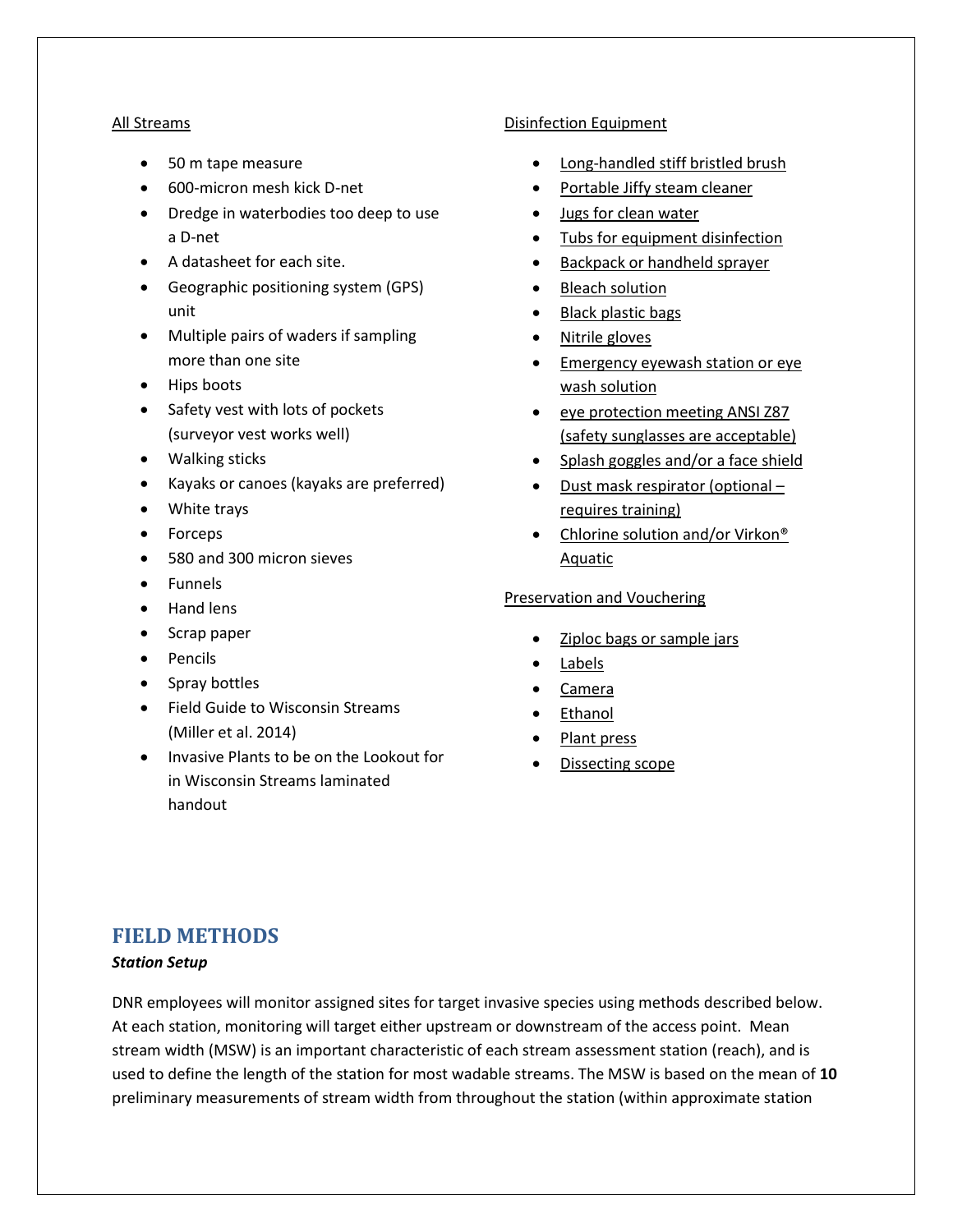boundaries), including all types of macro-habitats. If the stream width does not vary significantly throughout the approximate station length, the 10 width measurements can be taken closer to the start of the station to save time, instead of walking the entire approximate station length. **Station length should be 35 times the MSW for streams between 2.9 m and 23 m MSW.** For streams with a MSW less than 2.9 m, a 100 m long station should be sampled, and streams greater than 23 m MSW an 800 m long station is assessed (Table 2). Number of sites sampled in each station will vary with 35 times the MSW as identified in Table 2. The number of sites on each station will be equally divided in either direction from the access point.

| Mean stream width (MSW) (m) | 35 x MSW (m) | <b>Number of sites</b> |
|-----------------------------|--------------|------------------------|
| < 2.9                       | $<$ 100      | 4                      |
| 2.9 < 5.7                   | $100 - 200$  | 5                      |
| 5.7 < 11.5                  | $200 - 400$  | 6                      |
| 11.5 < 17.1                 | $400 - 600$  |                        |
| 17.1 < 23                   | $600 - 800$  | 8                      |

**Table 3 Reference table identifying the station length and number of sites for each range of mean stream width**

If the water level appears to be substantially (**> 0.15 m**) above normal, sampling should not occur (see below for determination of water levels). Sampling will occur if stream is close or below normal, and access is legal. Any road crossing is a legal access point. However, if the stream crosses private land you may only be in the stream up to the normal high water make, meaning no walking on the banks without permission. Once the MSW for a station has been determined, this value is used for **all** future AIS sampling, including future years when changes in riparian land use or instream habitat improvements may have caused a change in the actual stream width.

#### **If working on a river with differentiated pools and flowages with separate WBICs, use the Early Detection in Lakes protocol instead.**

Note: Channel characteristics rather than the amount of precipitation in the recent past should be used to determine water level. Streams with a high proportion of ground water input may retain normal flows well into drought periods. Conversely, such streams may show little response to heavy rains, particularly if the local water table has been greatly lowered by prolonged drought. On the other hand, streams that are runoff dominated may fluctuate greatly in water level in response to short-term wet and dry periods.

To determine how a stream system responds to rain events, use the [USGS Gauge Station Website.](https://waterdata.usgs.gov/wi/nwis/rt)

#### *Data Collection*

Collect data using appropriate forms on waterproof paper.

• [Aquatic Invasive Species Early Detection Monitoring Form](https://dnrx.wisconsin.gov/swims/downloadDocument.do?id=188257948)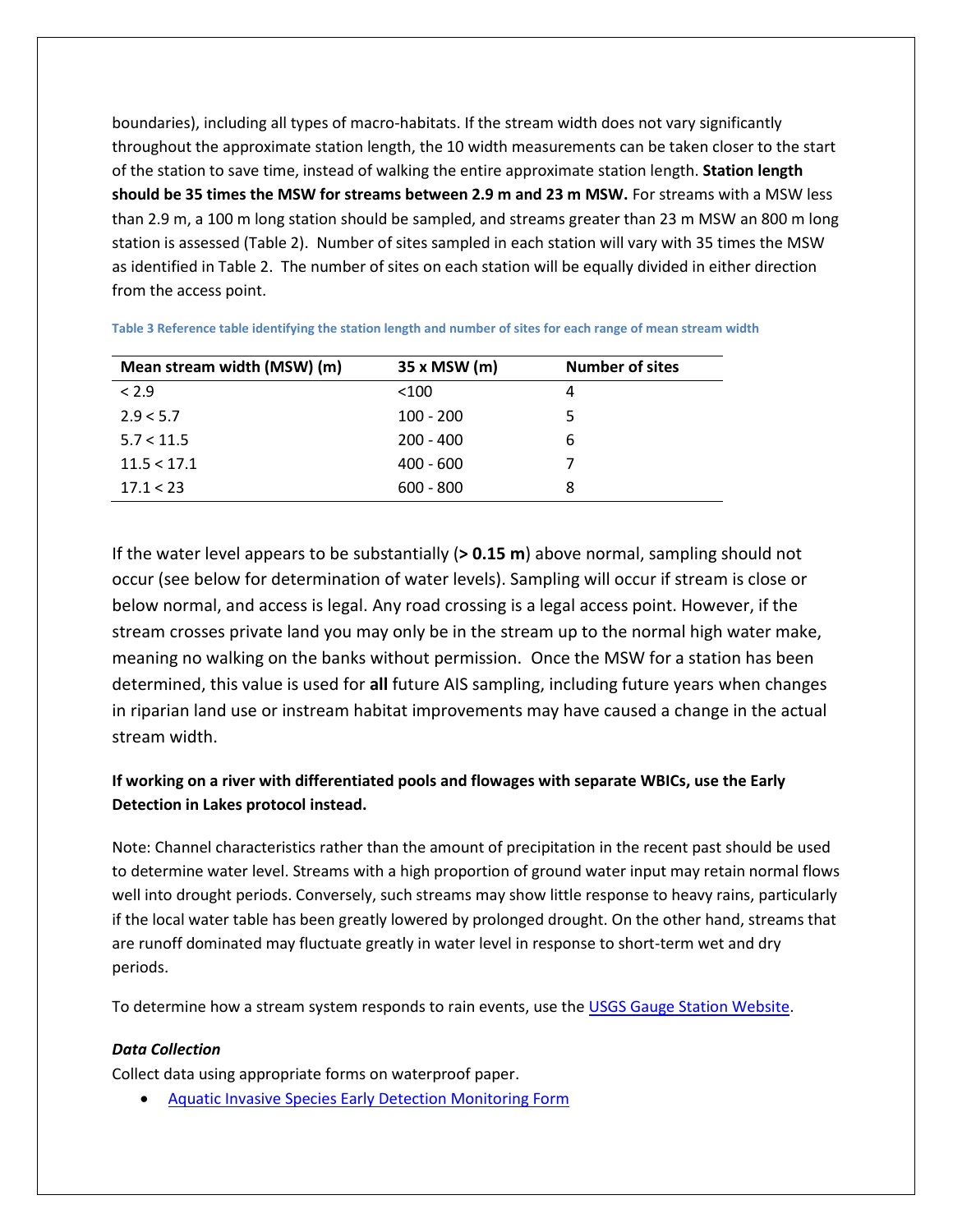#### *Photo/Specimen Collection Protocol*

- Collect **photographs** of all new AIS occurrences for verification purposes. Follow the DNR Photographing Aquatic and Wetland Invasive Species Guidance: <https://dnrx.wisconsin.gov/swims/downloadDocument.do?id=145712698>
- Collect specimens of **prohibited** or unusual invasive species for vouchering. Beware of private property and trespassing laws when identifying or collecting riparian species for verification/vouchering. Collect about 5 intact specimens that contain all the identifying characteristics. While in the stream, store specimens in separate sample bottles or in Ziploc bags with water or a wet paper towel.
- Upon completion of the survey, specimens should be properly preserved and submitted to the Regional DNR AIS Coordinator as soon as possible.
- Record data on the Early Detection Form.

#### *Field Protocol*



**Figure 1 Schematic of AIS Early Detection Stream Survey Design.**

- 1. The following method will be used at each of the access (upstream and downstream) and target sites (riffle, run, and pool, or evenly spaced if habitat variation does not exist). Depending on AIS observed, the total estimated time on each site is no more than 4 hours.
- 2. 2 minutes examining the right bank for riparian invasive plants.
- 3. 2 minutes examining the left bank for riparian invasive plants.
- 4. 2 minutes examining the stream bed for invasive aquatic plants/algae and invertebrates.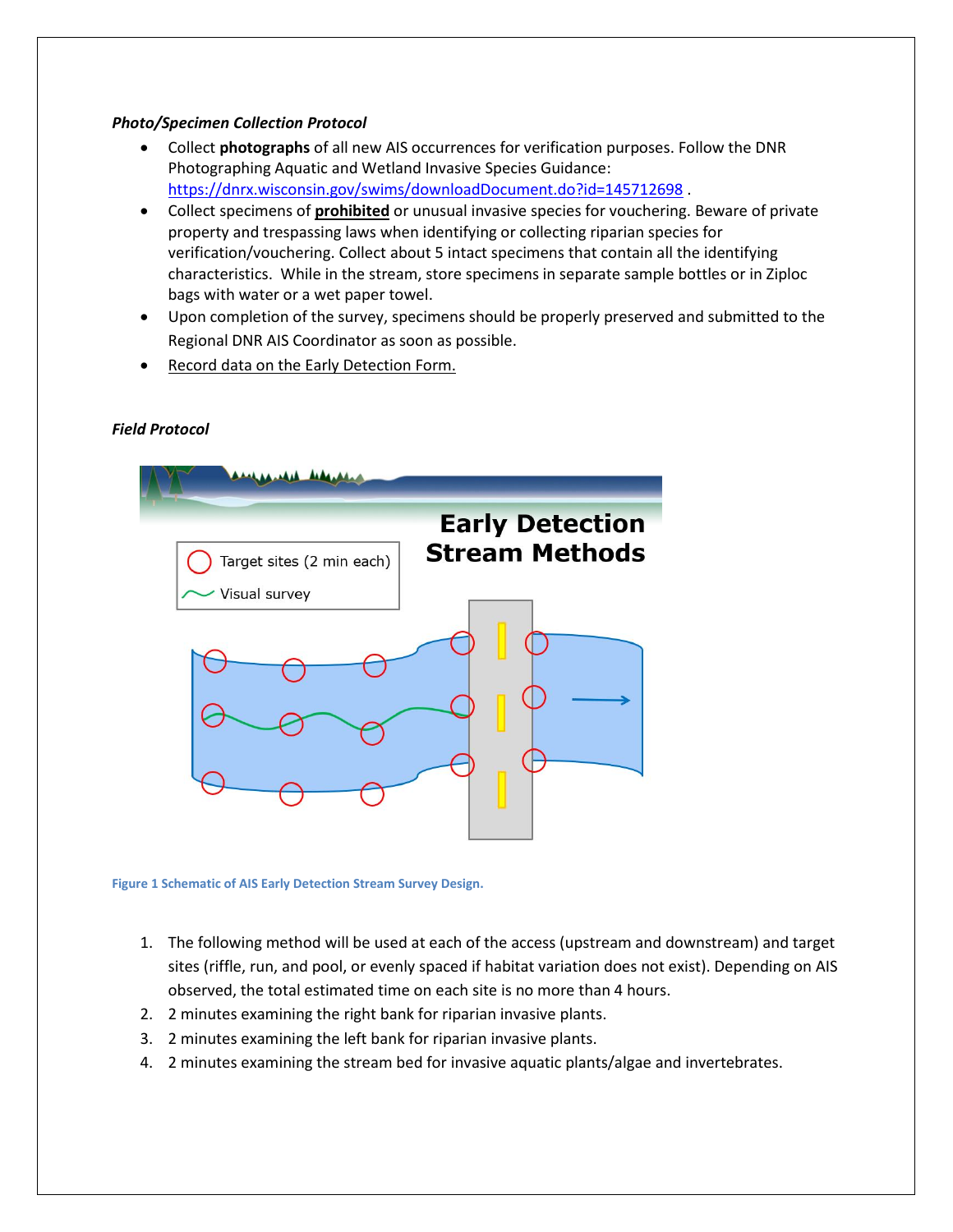- 5. 5 minutes or less collecting macroinvertebrate samples from a cross-sectional transect of the stream bed.
	- $\circ$  Sample with a dip net by holding the net frame firmly against the stream bottom and disturbing the substrate upstream (approximately a full arm's length) from the net with your feet.
	- $\circ$  Dig deeply into the substrate with the heel or toe to dislodge macroinvertebrates from the streambed.
	- $\circ$  Avoid kicking course debris into the net (let the macroinvertebrates wash downstream into the net).
	- $\circ$  Make sure that the plume of silt that results from disturbing the substrate is flowing into the net, as this plume also contains the dislodged invertebrates.
	- $\circ$  In streams that lack riffles, vegetation (twigs, leaves, grass) caught in instream snags or logjams, or riparian vegetation overhanging into the stream can be sampled. Sample by jabbing the net into the vegetation to dislodge the clinging invertebrates.
		- The net should be inspected often to make sure the invertebrates that are being dislodged are washing into the net.
		- If two people are collecting the sample, one person can hold the net while the other manually removes vegetation from the snag or logjam and rinses it into the net or shakes the snags to loosen the vegetation caught so it drifts into the net.
	- $\circ$  Course debris should be removed from the net, while making sure to rinse the macroinvertebrates that are clinging to the vegetation back into the net.
- 6. Within transects, collect all rooted vegetation and vegetation caught in logjams, snags, and vegetation overhanging from the stream banks by hand. Coarse debris should be examined and removed from the net. Place macrophytes in a sample jar. Examine and rinse off small rocks, coarse debris, artificial substrates and hard substrates too large to collect, depositing or allowing all removed materials to float into the net. Examine each macroinvertebrate sample using various sized sieves and a white screening tray for about 10 minutes.
- 7. Record species observed incidentally within each sample site, and not within targeted habitat features.
- 8. If target species are observed during the survey these will be recorded as incidental sites:
	- o Collect photographs that illustrate species and general area/habitat, if possible.
	- $\circ$  Beware of private property and trespassing laws when identifying, collecting, or photographing riparian species for vouchering.
- 9. Complete field data sheet

## <span id="page-9-0"></span>**FOLLOWING FIELD PROTOCOL**

#### *Equipment Disinfection*

• Review the manual code and best management practices on th[e Boat, Gear and Equipment](http://dnr.wi.gov/topic/invasives/disinfection.html)  [Decontamination and Disinfection Website](http://dnr.wi.gov/topic/invasives/disinfection.html)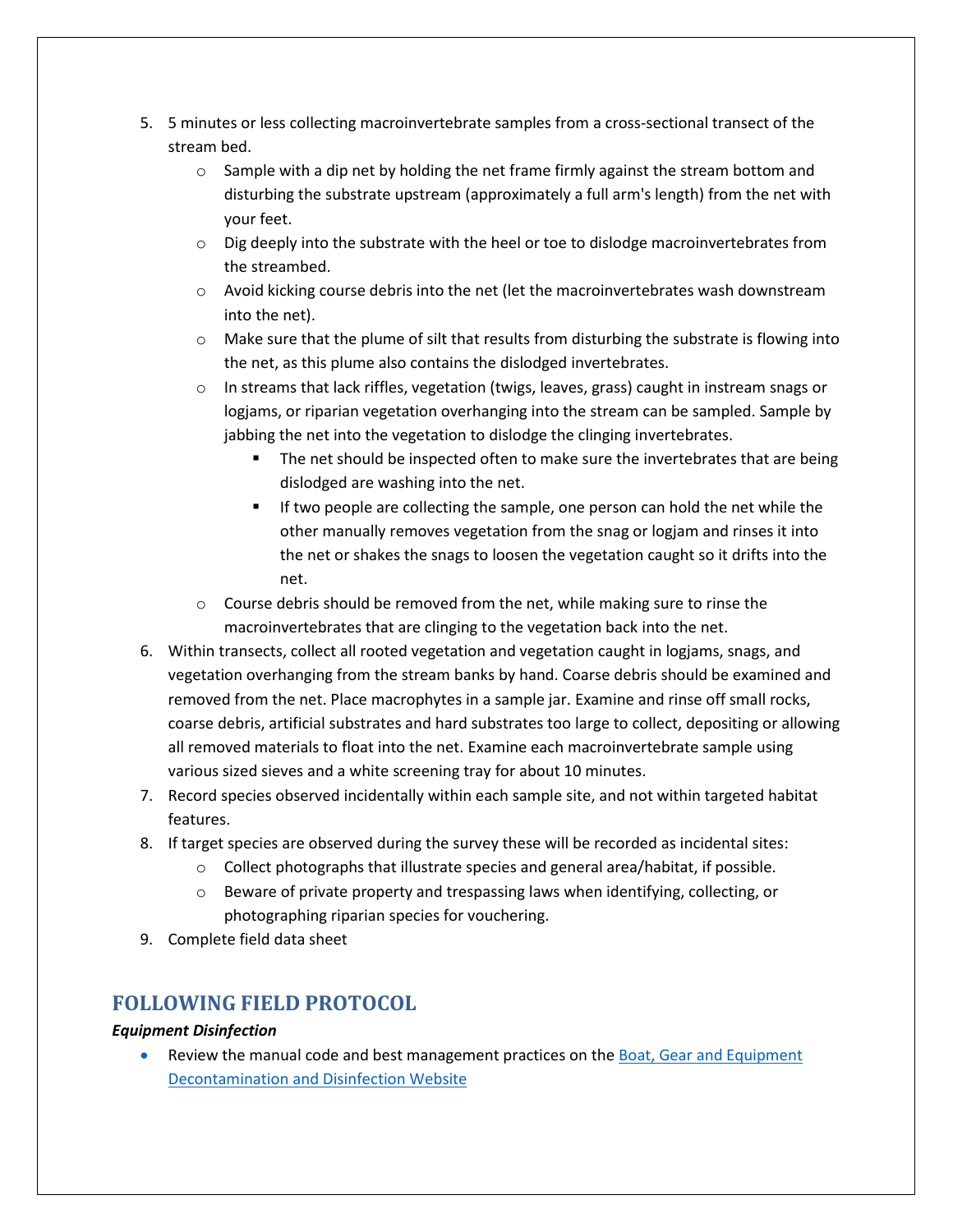#### *Verification*

• Follow the AIS Early Detection Monitoring Verification and Voucher Guidance for all suspected new AIS occurrences:<https://dnrx.wisconsin.gov/swims/downloadDocument.do?id=145713313>

#### *Data Entry*

- Enter Early Detection form data into SWIMS once each week in the "Aquatic Invasive Species Early Detection Surveys" project.
- Contact your Regional AIS Coordinator if you have questions about SWIMS data entry. The regional DNR AIS Coordinator will contact the Statewide AIS Monitoring Lead if they have questions.

#### *Notification*

• If AIS not previously observed in a waterbody are found, follow the Department's communication protocol:

[http://dnr.wi.gov/water/wsSWIMSDocument.ashx?documentSeqNo=118813642.](http://dnr.wi.gov/water/wsSWIMSDocument.ashx?documentSeqNo=118813642)

#### *Voucher*

• Follow the AIS Early Detection Monitoring Voucher Guidance for all new NR40 prohibited or unusual species occurrences: <https://dnrx.wisconsin.gov/swims/downloadDocument.do?id=145713415>

## <span id="page-10-0"></span>**REFERENCES**

- Didham, R.K., J.M. Tylianakis, M.A. Hutchinson, R.M. Ewers, and N.J. Gemmell. 2005. Are invasive species the drivers of ecological change? Trends in Ecology and Evolution 20:470-474.
- Hauxwell, J., S. Knight, K. Wagner, A. Mikulyuk, M. Nault, M. Porzky and S. Chase. 2010. Recommended baseline monitoring of aquatic plants in Wisconsin: sampling design, field and laboratory procedures, data entry and analysis, and applications. Wisconsin Department of Natural Resources Bureau of Science Services, PUB-SS-1068 2010. Madison, Wisconsin, USA.

[http://www.uwsp.edu/cnr-ap/UWEXLakes/Documents/ecology/Aquatic%20Plants/PI-Protocol-](http://www.uwsp.edu/cnr-ap/UWEXLakes/Documents/ecology/Aquatic%20Plants/PI-Protocol-2010.pdf)[2010.pdf](http://www.uwsp.edu/cnr-ap/UWEXLakes/Documents/ecology/Aquatic%20Plants/PI-Protocol-2010.pdf)

- Havel, J.E., C.E. Lee, M.J. Vander Zanden. 2005. Do reservoirs facilitate invasions into landscapes? BioScience 55:518-252.
- Johnson, P.T., J.D. Olden, M.J. Vander Zanden. 2008. Dam invaders: impoundments facilitate biological invasions in freshwaters. Frontiers in Ecology and the Environment 6:357-63.